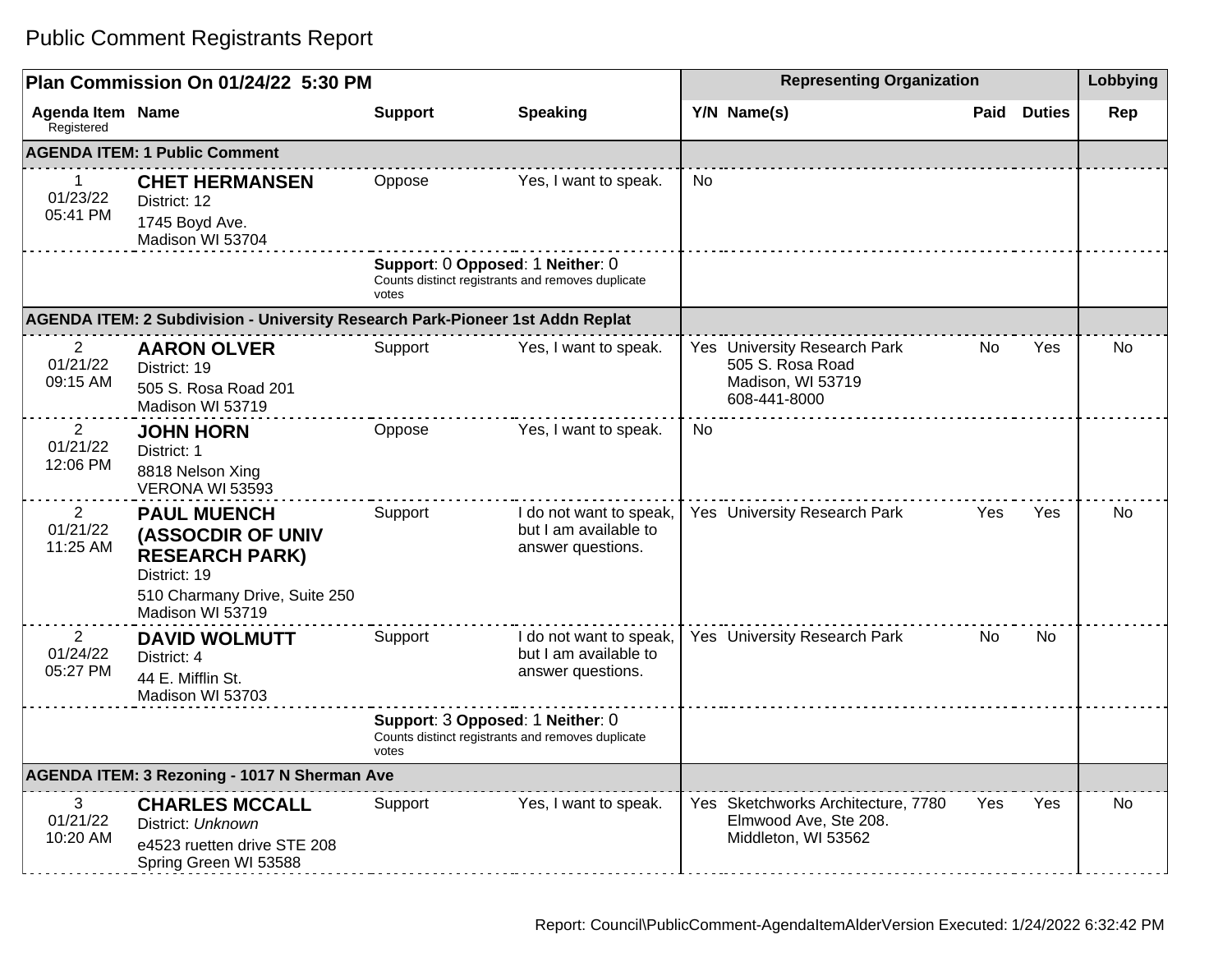| Plan Commission On 01/24/22 5:30 PM                 |                                                                                                  |                | <b>Representing Organization</b>                                      |           |                                                                                                        |           | Lobbying      |           |
|-----------------------------------------------------|--------------------------------------------------------------------------------------------------|----------------|-----------------------------------------------------------------------|-----------|--------------------------------------------------------------------------------------------------------|-----------|---------------|-----------|
| Agenda Item Name<br>Registered                      |                                                                                                  | <b>Support</b> | <b>Speaking</b>                                                       |           | Y/N Name(s)                                                                                            | Paid      | <b>Duties</b> | Rep       |
| <b>AGENDA ITEM: 3 Rezoning - 1017 N Sherman Ave</b> |                                                                                                  |                |                                                                       |           |                                                                                                        |           |               |           |
| 3<br>01/23/22<br>06:58 PM                           | <b>PAUL NOELDNER</b><br>District: Unknown<br>136 Kensington<br>Maple Bluff WI 53704              | Oppose         | Yes, I want to speak.                                                 | No        |                                                                                                        |           |               |           |
| 3<br>01/24/22<br>07:36 AM                           | <b>DAVID BIERMAN</b><br>District: 18<br>514 Nova Way<br>MADISON WI 53704                         | Oppose         | Yes, I want to speak.                                                 | <b>No</b> |                                                                                                        |           |               |           |
| 3<br>01/24/22<br>11:44 AM                           | <b>CHRISTINE ELHOLM</b><br>District: 12<br>1710 Melrose St.<br>Madison WI 53704                  | Oppose         | Yes, I want to speak.                                                 | No        |                                                                                                        |           |               |           |
| 3<br>01/24/22<br>11:54 AM                           | <b>JENNIFER ARGELANDER Oppose</b><br>District: 12<br><b>1715 ERIE CT</b><br>MADISON WI 537044623 |                | Yes, I want to speak.                                                 | <b>No</b> |                                                                                                        |           |               |           |
| 3<br>01/24/22<br>01:00 PM                           | <b>BETH SLUYS</b><br>District: 18<br>514 Nova Way<br>Madison WI 53704                            | Oppose         | Yes, I want to speak.                                                 | No        |                                                                                                        |           |               |           |
| 3<br>01/24/22<br>01:21 PM                           | <b>MARSHA CANNON</b><br>District: 18<br>5 Cherokee Circle, Unit #202<br>Madison WI 53704         | Oppose         | Yes, I want to speak.                                                 | <b>No</b> |                                                                                                        |           |               |           |
| 3<br>01/24/22<br>02:24 PM                           | <b>STEVE SHULFER</b><br>District: Unknown<br>7780 Elmwood Ave., suite 208<br>Middleton WI 53562  | Support        | Yes, I want to speak.                                                 |           | Yes XX1, LLC; Ryan Suter (Owner)                                                                       | Yes       | Yes           | <b>No</b> |
| 3<br>01/24/22<br>05:58 AM                           | <b>JOAN BELL-KAUL</b><br>District: 18<br>4225 ESCH LN<br>MADISON WI 53704-2160                   | Oppose         | I do not want to speak,<br>but I am available to<br>answer questions. |           | Yes Environmental/Nature/Wildlife<br>Group of Nextdoor<br>website/Madison, WI (540 current<br>members) | <b>No</b> | <b>No</b>     |           |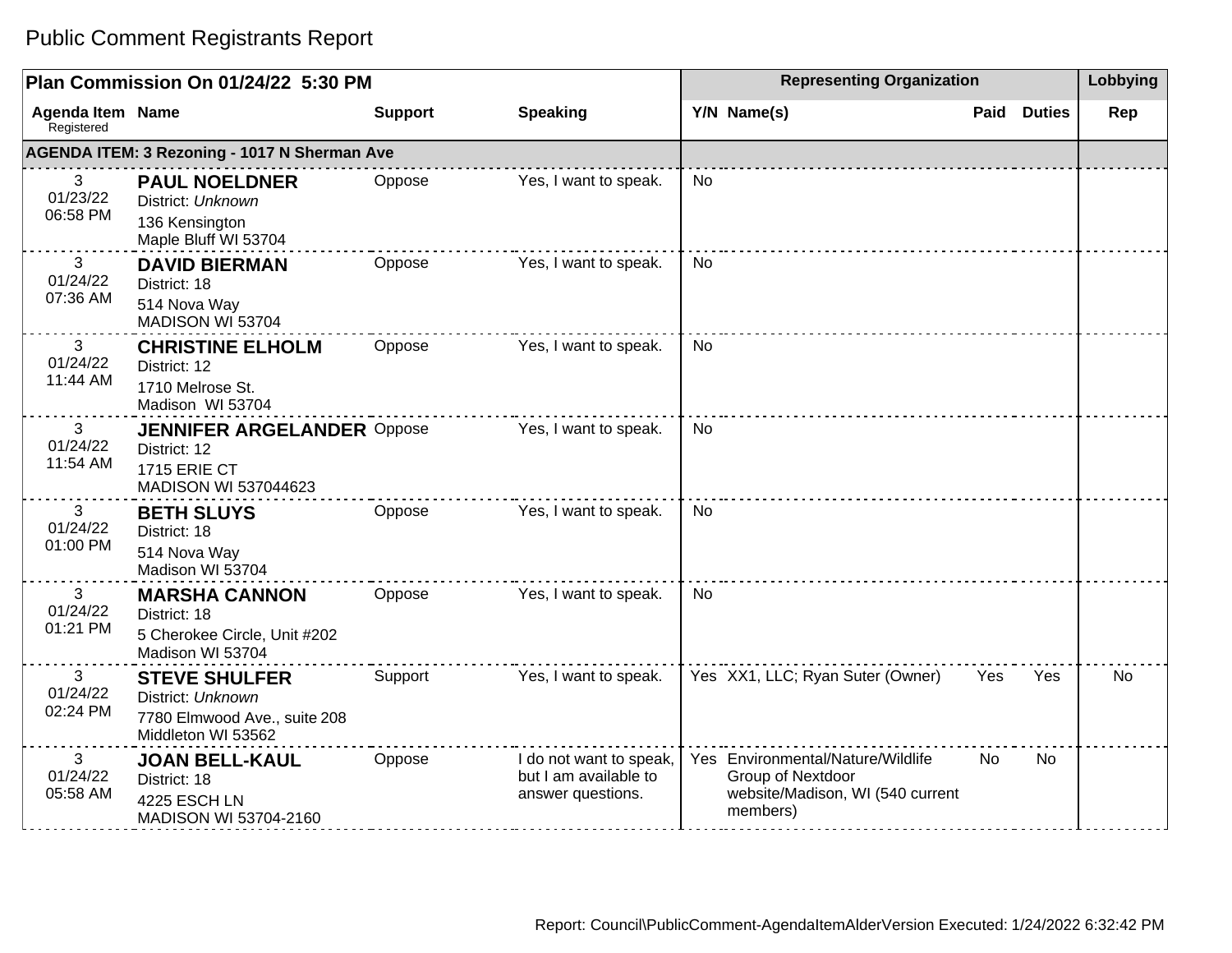| Plan Commission On 01/24/22 5:30 PM |                                                                                                  |                |                                | <b>Representing Organization</b> | Lobbying              |     |
|-------------------------------------|--------------------------------------------------------------------------------------------------|----------------|--------------------------------|----------------------------------|-----------------------|-----|
| Agenda Item Name<br>Registered      |                                                                                                  | <b>Support</b> | <b>Speaking</b>                | Y/N Name(s)                      | <b>Duties</b><br>Paid | Rep |
|                                     | <b>AGENDA ITEM: 3 Rezoning - 1017 N Sherman Ave</b>                                              |                |                                |                                  |                       |     |
| 3<br>01/23/22<br>08:01 PM           | <b>REBECCA LEIDNER'S</b><br>District: 12<br>1815 Spohn Ave.<br>Madison WI 53704                  | Oppose         | No, I do not want to<br>speak. | <b>No</b>                        |                       |     |
| 3<br>01/24/22<br>04:22 AM           | <b>KAY HAGERTY</b><br>District: 12<br>1402 wyldewood dr<br>Madison WI 53704                      | Oppose         | No, I do not want to<br>speak. | No                               |                       |     |
| 3<br>01/24/22<br>04:47 AM           | <b>CANDACE DIAZ</b><br>District: 12<br>2410 Superior St<br>Madison WI 53704                      | Oppose         | No, I do not want to<br>speak. | No                               |                       |     |
| 3<br>01/24/22<br>06:16 AM           | <b>MICHELLE ELLINGER</b><br><b>LINLEY</b><br>District: 18<br>4209 Hanover St<br>Madison WI 53704 | Oppose         | No, I do not want to<br>speak. | <b>No</b>                        |                       |     |
| 3<br>01/24/22<br>07:49 AM           | <b>SHARLA M MILLER</b><br>District: 18<br>1628 N Golf Gln, Unit E Unit E<br>Madison WI 53704     | Oppose         | No, I do not want to<br>speak. | No                               |                       |     |
| 3<br>01/24/22<br>08:46 AM           | <b>DOLORES KESTER</b><br>District: 12<br>1818 Winchester ST<br>Madison WI 53704                  | Oppose         | No, I do not want to<br>speak. | <b>No</b>                        |                       |     |
| 3<br>01/24/22<br>09:23 AM           | <b>CASSANDRA</b><br><b>MEIXELSPERGER</b><br>District: 18<br>1625 Mayfield Ln<br>Madison WI 53704 | Oppose         | No, I do not want to<br>speak. | <b>No</b>                        |                       |     |
| 3<br>01/24/22<br>10:17 AM           | <b>CINDY CARLSON</b><br>District: 18<br>5605 Comanche Way<br>Madison WI 53704                    | Oppose         | No, I do not want to<br>speak. | <b>No</b>                        |                       |     |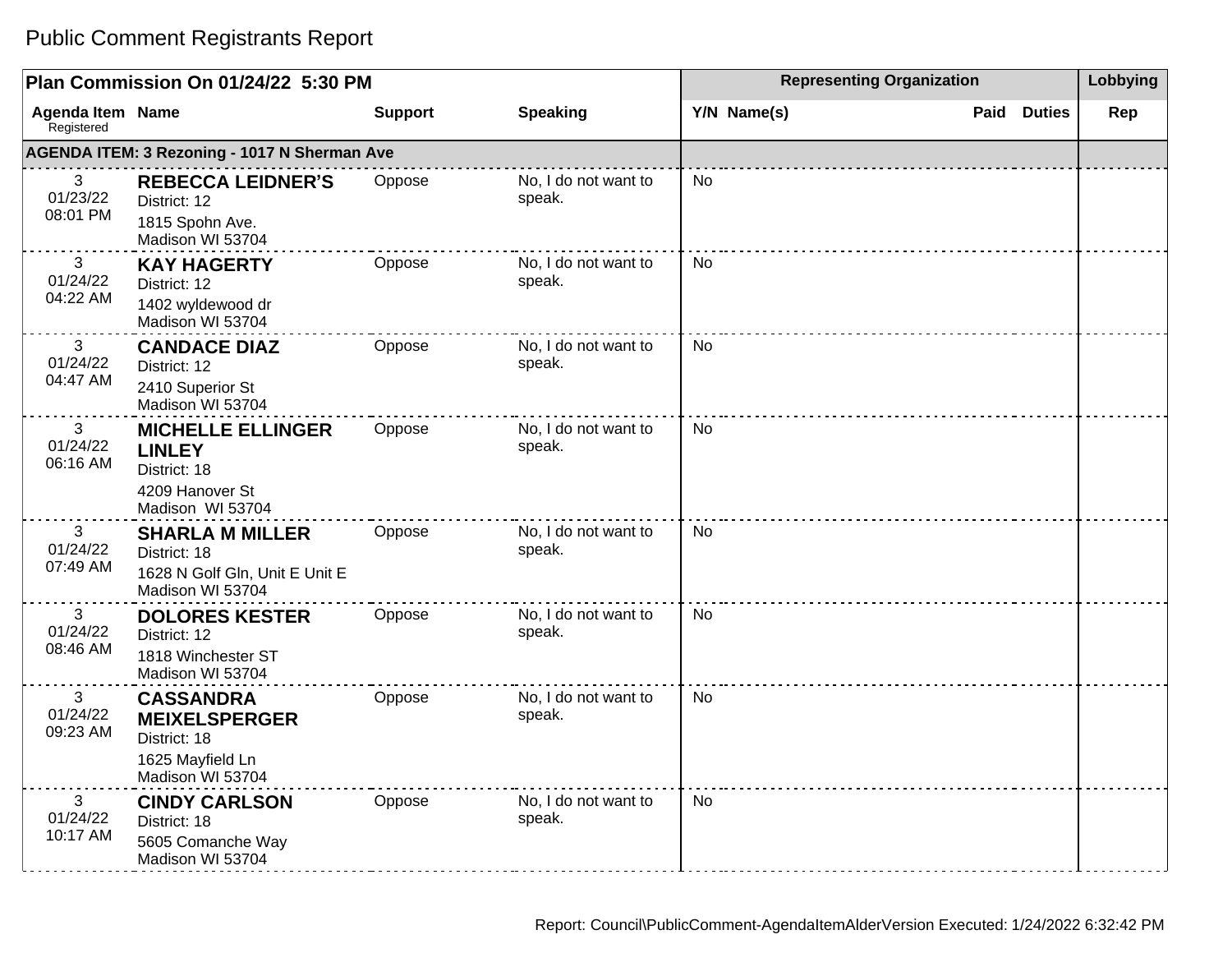| Plan Commission On 01/24/22 5:30 PM   |                                                                                            |                                                                                                 |                                                                       | <b>Representing Organization</b> |                                                                                              |      |               | Lobbying |
|---------------------------------------|--------------------------------------------------------------------------------------------|-------------------------------------------------------------------------------------------------|-----------------------------------------------------------------------|----------------------------------|----------------------------------------------------------------------------------------------|------|---------------|----------|
| <b>Agenda Item Name</b><br>Registered |                                                                                            | <b>Support</b>                                                                                  | <b>Speaking</b>                                                       |                                  | Y/N Name(s)                                                                                  | Paid | <b>Duties</b> | Rep      |
|                                       | <b>AGENDA ITEM: 3 Rezoning - 1017 N Sherman Ave</b>                                        |                                                                                                 |                                                                       |                                  |                                                                                              |      |               |          |
| 3<br>01/24/22<br>10:23 AM             | <b>DON LINDSAY</b><br>District: 12<br>1716 Northfield Pl.<br>Madison WI 53704              | Oppose                                                                                          | No, I do not want to<br>speak.                                        | <b>No</b>                        |                                                                                              |      |               |          |
| 3<br>01/24/22<br>10:49 AM             | <b>BARBARA NOELDNER</b><br>District: Unknown<br>136 Kensington Dr<br>Madison WI 53704      | Oppose                                                                                          | No, I do not want to<br>speak.                                        | <b>No</b>                        |                                                                                              |      |               |          |
| 3<br>01/24/22<br>11:05 AM             | <b>AMANDA WERHANE</b><br>District: Unknown<br>129 Lakewood Gardens Ln.<br>Madison WI 53704 | Oppose                                                                                          | No, I do not want to<br>speak.                                        | No                               |                                                                                              |      |               |          |
| 3<br>01/24/22<br>12:07 PM             | <b>LESLEIGH LUTTRELL</b><br>District: 12<br>1906 Kropf Ave<br>Madison WI 537044006         | Oppose                                                                                          | No, I do not want to<br>speak.                                        | <b>No</b>                        |                                                                                              |      |               |          |
|                                       |                                                                                            | Support: 2 Opposed: 19 Neither: 0<br>Counts distinct registrants and removes duplicate<br>votes |                                                                       |                                  |                                                                                              |      |               |          |
|                                       | AGENDA ITEM: 4 Rezoning - 511 S Ingersoll St (w/5)                                         |                                                                                                 |                                                                       |                                  |                                                                                              |      |               |          |
| 4<br>01/24/22<br>12:55 PM             | <b>ERIC J WELCH</b><br>District: 6<br>1341 SPAIGHT ST#1<br>MADISON WI 53703-4849           | Support                                                                                         | I do not want to speak,<br>but I am available to<br>answer questions. | <b>No</b>                        |                                                                                              |      |               |          |
| 4<br>01/24/22<br>02:33 PM             | <b>MATTHEW TILLS</b><br>District: 13<br>841 W. Lakeside St. s:1:A<br>Madison WI 53715      | Support                                                                                         | I do not want to speak,<br>but I am available to<br>answer questions. |                                  | Yes Morrison Tills Studio<br>841 W. Lakeside St Ste A<br>Madison, WI 53715<br>(608) 235-6240 | Yes  | Yes           | No       |
|                                       |                                                                                            | Support: 2 Opposed: 0 Neither: 0<br>Counts distinct registrants and removes duplicate<br>votes  |                                                                       |                                  |                                                                                              |      |               |          |